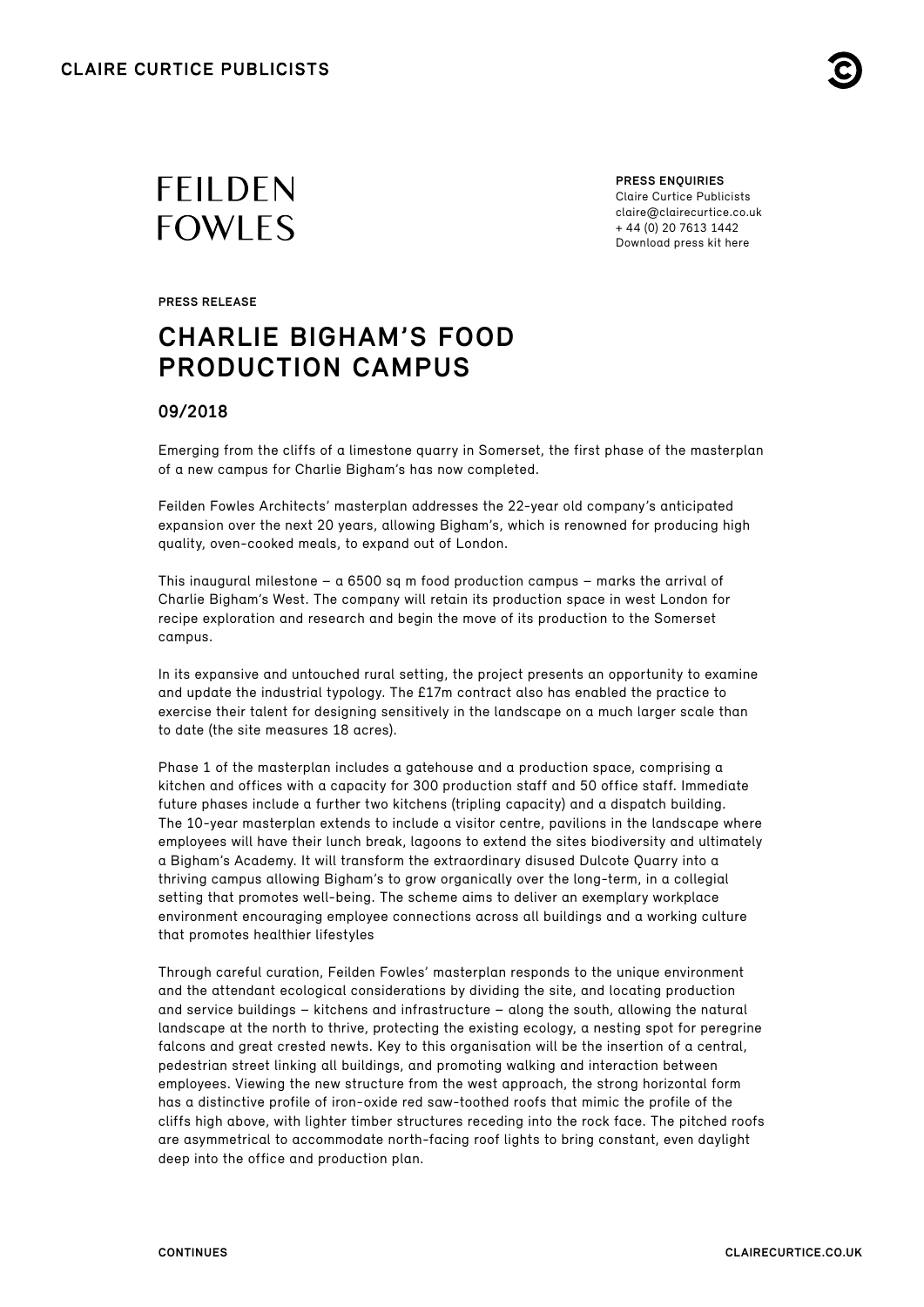## **CLAIRE CURTICE PUBLICISTS**

Constructed from a steel frame exoskeleton and insulated with Kingspan panels, the project has employed tried-and-tested construction methods to maximise efficiency and minimise impact on the landscape.

The colour palette has been driven by the rich tones of the quarry and is used to subtly to distinguish the different functions of the spaces within: the ground floor production spaces are clad in a light grey, microrib insulated panel; the plant and storage space is a deep red, sinusoidal panel, and the offices are overclad with rough sawn Siberian larch.

Inside an open plan office with adjacent meeting rooms overlooks the quarry wall. On the same floor, a communal light-filled canteen offers views into the triple height production space beyond. At the centre of this plan is a development kitchen, where new recipes are tried and tested.

The generous production floor with 5m high ceilings has been space planned to streamline the production flow – goods arrival, storage, preparation, cooking, packaging and dispatch – in a linear arrangement. The space will accommodate 10 production lines running simultaneously. A double height space at the centre of the plan brings together the office and production staff through a visual connection at the moment that the cooked ingredients are assembled. The nicknamed 'heroic space' celebrates both the food and the Charlie Bigham's community.

The design prioritises well-being through abundant natural light, natural ventilation, and expansive views of the surroundings. Passive ceiling vents and openable roof lights draw air through the building and allow the offices and communal spaces to be naturally ventilated. The design celebrates the extraordinary environment of the surrounding quarry by placing expansive windows at the end of each primary axis through the production floor, so that there is always a view out and a visual connection back to the landscape.

All employees – whether office or production staff – will enter the building via a generously–scaled, timber entrance tower – sharing the same sequence of entry, a strategy to encourage a collaborative and nonhierarchical atmosphere between co-workers.

The building has won an RIBA South West Award and was pronounced RIBA South West Building of the Year 2018.

#### Charlie Bigham said:

"I am delighted that Charlie Bigham's ambitious new production campus has been named RIBA South West Building of the Year. The award recognises the uniqueness of this project in trying to 'humanise' the typical tin shed industrial park, reflecting Charlie's vision that to make great food requires a happy team.

Staff Wellbeing therefore drove the design, breaking down the scale, maximising connections back to the dramatic quarry landscape, bringing natural light deep into the plan from its saw tooth roof and placing great emphasis on the collective, social spaces, forming a generous rooftop terrace and cafeteria at the centre of the building.

Any great project begins with a good client and we have enjoyed working closely with Charlie and his team to realise their vision for what a contemporary food production campus can be."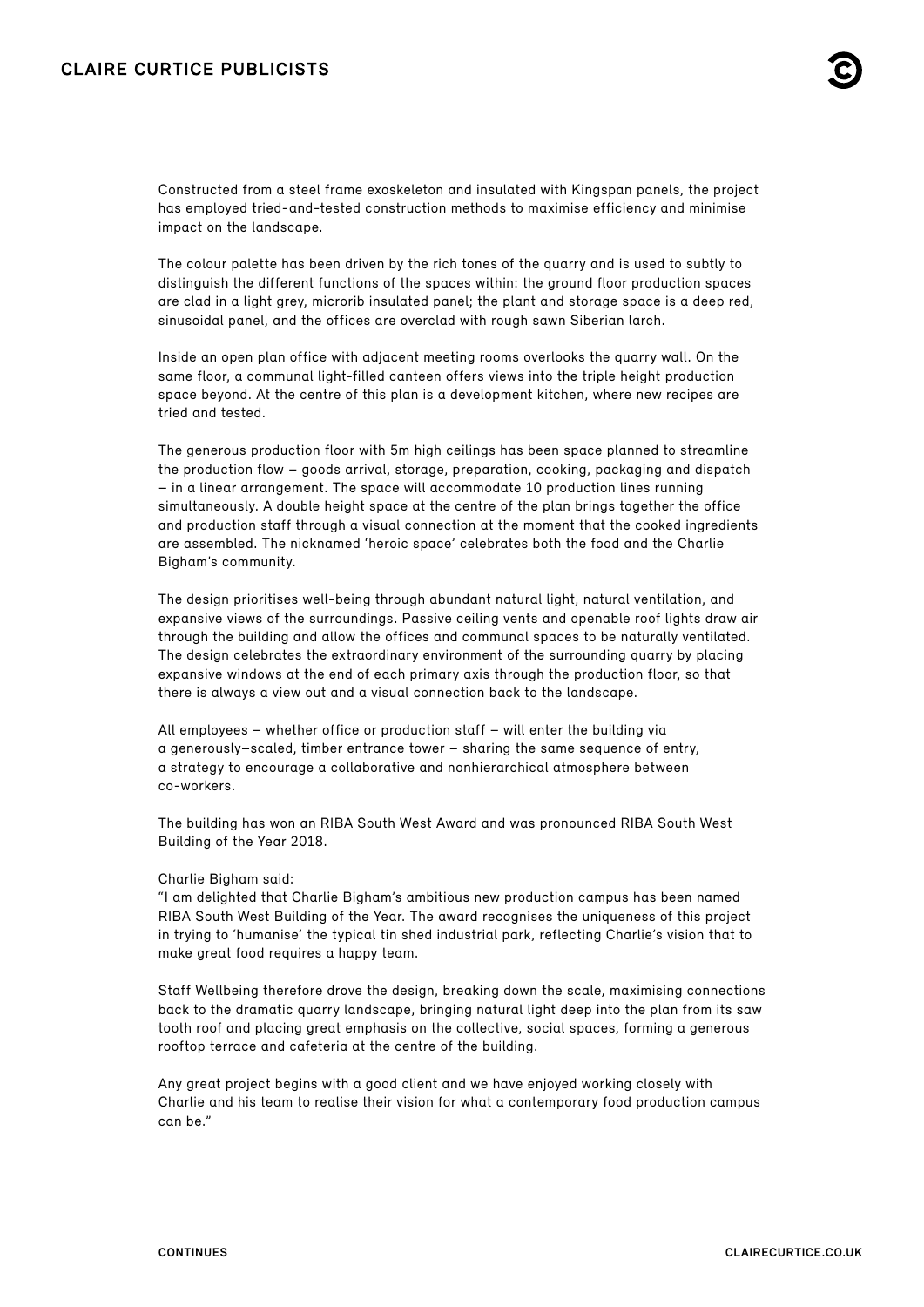#### **FACTS AND CREDITS**

| <b>Address</b><br>Site area | Dulcote Quarry, Dulcote, Wells, Somerset BA5 3PA<br>18 acres      |
|-----------------------------|-------------------------------------------------------------------|
| Gross internal area         | Phase 1: 6,500 sqm                                                |
| <b>Construction value</b>   | Phase 1: £17 million (excluding land value, production equipment) |
| Schedule                    |                                                                   |
|                             | Appointed Jan 2016; Construction: Oct 2016-Nov 2017               |
| Client                      | Charlie Bigham's Ltd                                              |
| Architect                   | Feilden Fowles                                                    |
| Design Team                 | Edmund Fowles, Elli Farrant, Rory Allen, Ben Higham               |
| <b>Project Architect</b>    | Elli Farrant                                                      |
| <b>Structural Engineer</b>  | Pre-planning: Structure Workshop                                  |
| Post planning               | <b>PEP Civils and Structures Ltd</b>                              |
| <b>Services Engineer</b>    | <b>TSL Projects</b>                                               |
| <b>Civil Engineer</b>       | <b>PP</b> Construction                                            |
| <b>Landscape Design</b>     | <b>Grants Associates</b>                                          |
| <b>OS</b>                   | <b>TSL Projects</b>                                               |
| <b>Building Contractor</b>  | <b>TSL Projects</b>                                               |
| Photography                 | © Max Creasy                                                      |

#### **NOTES TO EDITORS**

#### **Charlie Bigham's**

High-quality food company Charlie Bigham's is recognisable to shoppers across the UK. The business began in Charlie's kitchen in 1996. With the company's existing production kitchens on the edge of London are reaching capacity, Bigham's acquired Dulcote Quarry in Wells, Somerset, and approached Feilden Fowles in 2015 to produce a masterplan to enable the business to expand over the next 20 years. The company's commitment to quality and excellence in its products extends to the design of its spaces, reflecting its core belief that the highest quality food can only be produced in a high-quality working environment. **www.bighams.com**

#### **Dulcote Quarry**

Dulcote had been a limestone quarry, active between the early to late twentieth century. The iron-rich stone provides a dramatic topography, with the northern cliff face extending over 50 metres above the quarry floor.

#### **Feilden Fowles**

Feilden Fowles is an award-winning London-based architecture practice, founded in 2009 by Fergus Feilden and Edmund Fowles. The practice specialises in delivering socially and environmentally sustainable buildings across a variety of sectors, and aims to make architecture that is rich in character and distinct in identity. Their projects often interpret historic, cultural or vernacular references to generate clear concepts with a legible diagram. Structural integrity and tectonic expression drive the detailed design process to deliver buildings that are at once robust and well built.

Current commissions include a new visitor centre at Yorkshire Sculpture Park, currently on site; the Fratry Project at Carlisle Cathedral; the ongoing strategic masterplan for Ralph Allen School, Bath; a new dining hall at Homerton College, University of Cambridge; and student accommodation at Green Templeton College, University of Oxford.

Built works to date include arts and cultural buildings, educational projects, heritage, workplace and residential. Examples include: Charlie Bigham's Food Production Campus in Somerset; The Lee Centre, a £1.75 million Applied Learning Centre at Ralph Allen School in